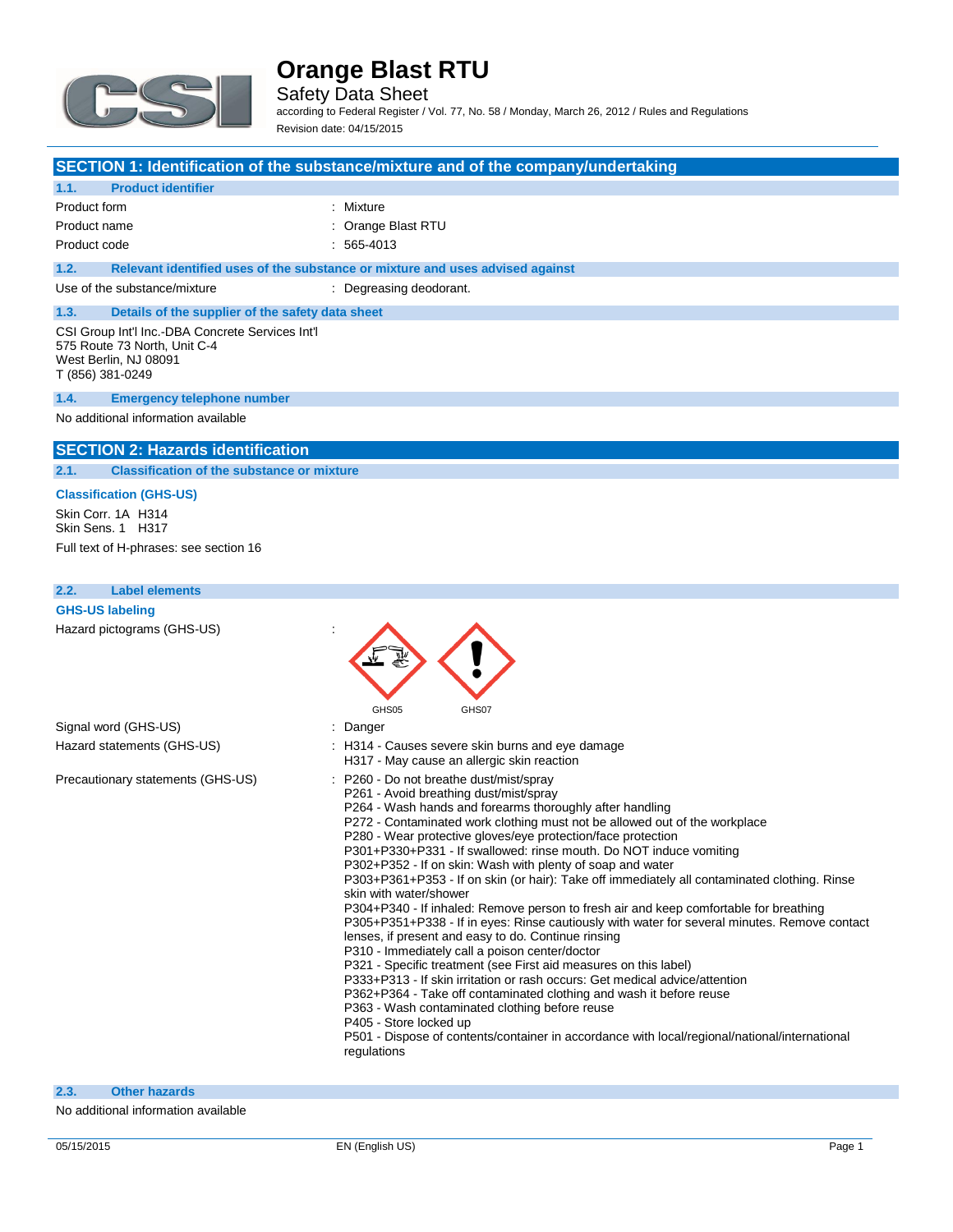Safety Data Sheet

according to Federal Register / Vol. 77, No. 58 / Monday, March 26, 2012 / Rules and Regulations

### **2.4. Unknown acute toxicity (GHS-US)**

### Not applicable

### **SECTION 3: Composition/information on ingredients**

### **3.1. Substance**

#### Not applicable **3.2. Mixture**

| 5.4.<br><u>MIXULE</u> |                           |               |                                                                 |
|-----------------------|---------------------------|---------------|-----------------------------------------------------------------|
| <b>Name</b>           | <b>Product identifier</b> | $\frac{9}{6}$ | <b>Classification (GHS-US)</b>                                  |
| (+)-limonene          | (CAS No) 5989-27-5        |               | Flam. Liq. 3, H226<br>Skin Irrit. 2, H315<br>Skin Sens. 1, H317 |

### Full text of H-phrases: see section 16

|                   | <b>SECTION 4: First aid measures</b>                        |                                                                                                                                                                                                                                                                                                                                                                |
|-------------------|-------------------------------------------------------------|----------------------------------------------------------------------------------------------------------------------------------------------------------------------------------------------------------------------------------------------------------------------------------------------------------------------------------------------------------------|
| 4.1.              | <b>Description of first aid measures</b>                    |                                                                                                                                                                                                                                                                                                                                                                |
|                   | First-aid measures general                                  | : Never give anything by mouth to an unconscious person. If you feel unwell, seek medical<br>advice (show the label where possible).                                                                                                                                                                                                                           |
|                   | First-aid measures after inhalation                         | : Remove victim to fresh air and keep at rest in a position comfortable for breathing. Immediately<br>call a poison center or doctor/physician.                                                                                                                                                                                                                |
|                   | First-aid measures after skin contact                       | : Remove/Take off immediately all contaminated clothing. Rinse skin with water/shower.<br>Immediately call a poison center or doctor/physician. Wash with plenty of soap and water. If<br>skin irritation or rash occurs: Get medical advice/attention. Specific treatment (see First aid<br>measures on this label). Wash contaminated clothing before reuse. |
|                   | First-aid measures after eye contact                        | : Rinse cautiously with water for several minutes. Remove contact lenses, if present and easy to<br>do. Continue rinsing. Immediately call a poison center or doctor/physician.                                                                                                                                                                                |
|                   | First-aid measures after ingestion                          | : Rinse mouth. Do NOT induce vomiting. Immediately call a poison center or doctor/physician.                                                                                                                                                                                                                                                                   |
| 4.2.              | Most important symptoms and effects, both acute and delayed |                                                                                                                                                                                                                                                                                                                                                                |
| Symptoms/injuries |                                                             | : Causes severe skin burns and eye damage.                                                                                                                                                                                                                                                                                                                     |
|                   | Symptoms/injuries after inhalation                          | : May cause an allergic skin reaction.                                                                                                                                                                                                                                                                                                                         |
| 4.3.              |                                                             | Indication of any immediate medical attention and special treatment needed                                                                                                                                                                                                                                                                                     |
|                   | No additional information available                         |                                                                                                                                                                                                                                                                                                                                                                |
|                   | <b>SECTION 5: Firefighting measures</b>                     |                                                                                                                                                                                                                                                                                                                                                                |
| 5.1.              | <b>Extinguishing media</b>                                  |                                                                                                                                                                                                                                                                                                                                                                |
|                   | Suitable extinguishing media                                | : Foam. Dry powder. Carbon dioxide. Water spray. Sand.                                                                                                                                                                                                                                                                                                         |
|                   | Unsuitable extinguishing media                              | : Do not use a heavy water stream.                                                                                                                                                                                                                                                                                                                             |
| 5.2.              | Special hazards arising from the substance or mixture       |                                                                                                                                                                                                                                                                                                                                                                |
| Reactivity        |                                                             | : Thermal decomposition generates : corrosive vapors.                                                                                                                                                                                                                                                                                                          |

| Reactivity |                                | : Thermal decomposition generates : corrosive vapors.                                                                                                                |
|------------|--------------------------------|----------------------------------------------------------------------------------------------------------------------------------------------------------------------|
| 5.3.       | <b>Advice for firefighters</b> |                                                                                                                                                                      |
|            | Firefighting instructions      | : Use water spray or fog for cooling exposed containers. Exercise caution when fighting any<br>chemical fire. Prevent fire-fighting water from entering environment. |

Protection during firefighting : Do not enter fire area without proper protective equipment, including respiratory protection.

|                                                                                                         | <b>SECTION 6: Accidental release measures</b>                       |                                              |  |
|---------------------------------------------------------------------------------------------------------|---------------------------------------------------------------------|----------------------------------------------|--|
| 6.1.                                                                                                    | Personal precautions, protective equipment and emergency procedures |                                              |  |
| 6.1.1.                                                                                                  | For non-emergency personnel                                         |                                              |  |
|                                                                                                         | Emergency procedures                                                | : Evacuate unnecessary personnel.            |  |
| 6.1.2.                                                                                                  | For emergency responders                                            |                                              |  |
|                                                                                                         | Protective equipment                                                | : Equip cleanup crew with proper protection. |  |
|                                                                                                         | Emergency procedures                                                | : Ventilate area.                            |  |
| 6.2.                                                                                                    | <b>Environmental precautions</b>                                    |                                              |  |
| Prevent entry to sewers and public waters. Notify authorities if liquid enters sewers or public waters. |                                                                     |                                              |  |
| 6.3.                                                                                                    | Methods and material for containment and cleaning up                |                                              |  |
|                                                                                                         |                                                                     |                                              |  |

Methods for cleaning up : Soak up spills with inert solids, such as clay or diatomaceous earth as soon as possible. Collect spillage. Store away from other materials.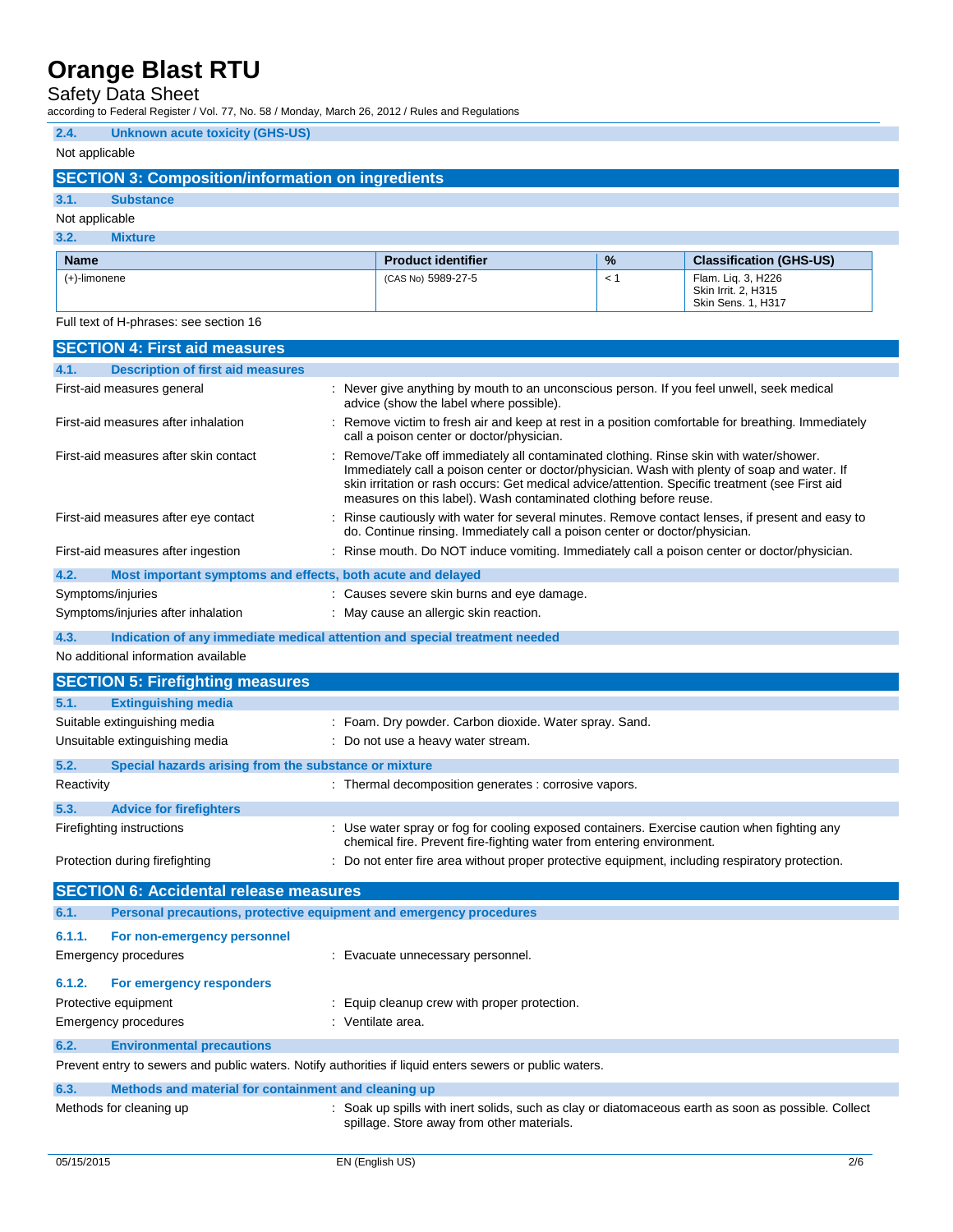## Safety Data Sheet

according to Federal Register / Vol. 77, No. 58 / Monday, March 26, 2012 / Rules and Regulations

### **6.4. Reference to other sections**

See Heading 8. Exposure controls and personal protection.

|      | <b>SECTION 7: Handling and storage</b>                       |                                                                                                                                                                                                                                                                                                                         |
|------|--------------------------------------------------------------|-------------------------------------------------------------------------------------------------------------------------------------------------------------------------------------------------------------------------------------------------------------------------------------------------------------------------|
| 7.1. | <b>Precautions for safe handling</b>                         |                                                                                                                                                                                                                                                                                                                         |
|      | Precautions for safe handling                                | : Wash hands and other exposed areas with mild soap and water before eating, drinking or<br>smoking and when leaving work. Provide good ventilation in process area to prevent formation<br>of vapor. Do not breathe dust/mist/spray. Avoid contact during pregnancy/while nursing. Avoid<br>breathing dust/mist/spray. |
|      | Hygiene measures                                             | : Wash hands and forearms thoroughly after handling. Contaminated work clothing should not be<br>allowed out of the workplace. Wash contaminated clothing before reuse.                                                                                                                                                 |
| 7.2. | Conditions for safe storage, including any incompatibilities |                                                                                                                                                                                                                                                                                                                         |
|      | Technical measures                                           | : Comply with applicable regulations.                                                                                                                                                                                                                                                                                   |
|      | Storage conditions                                           | : Keep only in the original container in a cool, well ventilated place away from heat, hot surfaces,<br>sparks, open flame and other ignition sources. No smoking. Keep container closed when not in<br>use.                                                                                                            |
|      | Incompatible products                                        | : Strong bases. Strong acids.                                                                                                                                                                                                                                                                                           |
|      | Incompatible materials                                       | : Sources of ignition. Direct sunlight.                                                                                                                                                                                                                                                                                 |
| 7.3. | <b>Specific end use(s)</b>                                   |                                                                                                                                                                                                                                                                                                                         |

No additional information available

### **SECTION 8: Exposure controls/personal protection**

| 8.1.         | <b>Control parameters</b> |                |
|--------------|---------------------------|----------------|
|              | <b>Orange Blast RTU</b>   |                |
| <b>ACGIH</b> |                           | Not applicable |
| <b>OSHA</b>  |                           | Not applicable |
|              | (+)-limonene (5989-27-5)  |                |
| <b>ACGIH</b> |                           | Not applicable |
| <b>OSHA</b>  |                           | Not applicable |

| : Wear protective gloves/eye protection/face protection protective gloves. |
|----------------------------------------------------------------------------|
|                                                                            |
|                                                                            |
|                                                                            |
|                                                                            |
|                                                                            |

### **SECTION 9: Physical and chemical properties**

| Information on basic physical and chemical properties<br>9.1. |                     |
|---------------------------------------------------------------|---------------------|
| Physical state                                                | $:$ Liquid          |
| Color                                                         | $:$ orange          |
| Odor                                                          | $:$ orange          |
| Odor threshold                                                | : No data available |
| рH                                                            | $: 12.6 - 13$       |
| Melting point                                                 | : No data available |
| Freezing point                                                | : No data available |
| Boiling point                                                 | $: 212 - 220$ °F    |
| Flash point                                                   | : $\geq 200$ °F     |
| Relative evaporation rate (butyl acetate=1)                   | : No data available |
| Flammability (solid, gas)                                     | : No data available |
| <b>Explosion limits</b>                                       | : No data available |
| Explosive properties                                          | : No data available |
|                                                               |                     |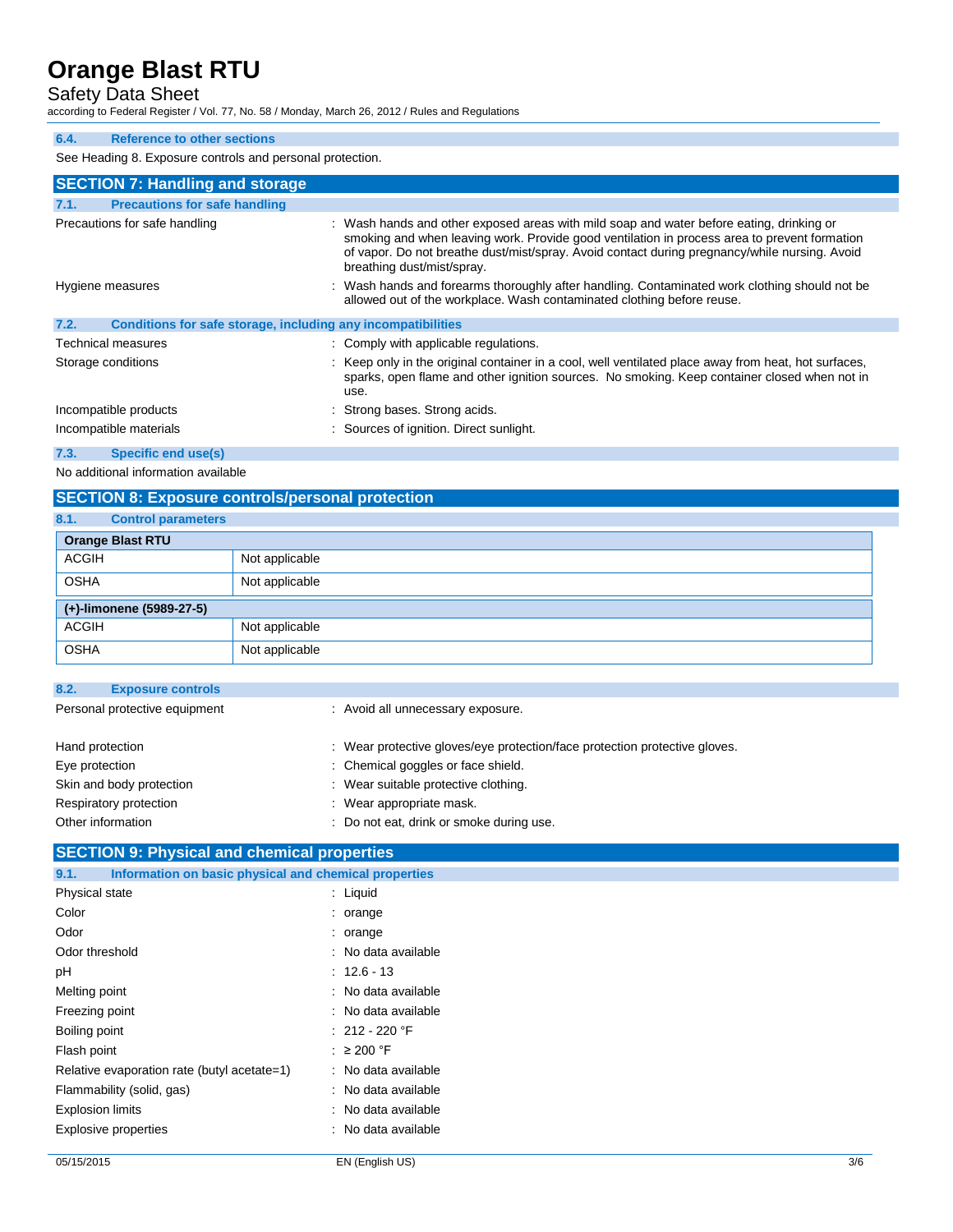## Safety Data Sheet

according to Federal Register / Vol. 77, No. 58 / Monday, March 26, 2012 / Rules and Regulations

| Oxidizing properties            | : No data available                                                                                                                                                   |
|---------------------------------|-----------------------------------------------------------------------------------------------------------------------------------------------------------------------|
| Vapor pressure                  | : No data available                                                                                                                                                   |
| Relative density                | : 1.015                                                                                                                                                               |
| Relative vapor density at 20 °C | : Same as water                                                                                                                                                       |
| Solubility                      | : Soluble in water.<br>Water: Solubility in water of component(s) of the mixture :<br>• 14.6 g/100cm <sup>3</sup> • • • • • 103 g/100ml • 42 g/100ml • 66 g/100ml • • |
| Log Pow                         | : No data available                                                                                                                                                   |
| Log Kow                         | : No data available                                                                                                                                                   |
| Auto-ignition temperature       | : No data available                                                                                                                                                   |
| Decomposition temperature       | : No data available                                                                                                                                                   |
| Viscosity                       | : No data available                                                                                                                                                   |
| Viscosity, kinematic            | : No data available                                                                                                                                                   |
| Viscosity, dynamic              | : No data available                                                                                                                                                   |
|                                 |                                                                                                                                                                       |

### **9.2. Other information**

No additional information available

|                  | <b>SECTION 10: Stability and reactivity</b>                                                |
|------------------|--------------------------------------------------------------------------------------------|
| 10.1.            | <b>Reactivity</b>                                                                          |
|                  | Thermal decomposition generates : corrosive vapors.                                        |
| 10.2.            | <b>Chemical stability</b>                                                                  |
|                  | Stable under normal conditions. Not established.                                           |
| 10.3.            | <b>Possibility of hazardous reactions</b>                                                  |
| Not established. |                                                                                            |
| 10.4.            | <b>Conditions to avoid</b>                                                                 |
|                  | Direct sunlight. Extremely high or low temperatures.                                       |
| 10.5.            | Incompatible materials                                                                     |
|                  | Strong acids. Strong bases.                                                                |
| 10.6.            | <b>Hazardous decomposition products</b>                                                    |
|                  | Fume. Carbon monoxide. Carbon dioxide. Thermal decomposition generates : corrosive vapors. |

### **SECTION 11: Toxicological information**

**11.1. Information on toxicological effects**

Acute toxicity in the contract of the classified in the classified in the classified in the classified in the classified in the classified in the classified in the contract of the contract of the contract of the contract o

| (+)-limonene (5989-27-5)                         |                                                                                                                                                        |
|--------------------------------------------------|--------------------------------------------------------------------------------------------------------------------------------------------------------|
| LD50 oral rat                                    | 4400 mg/kg body weight (Rat; OECD 423: Acute Oral Toxicity – Acute Toxic Class Method;<br>Literature study; > 2000 mg/kg bodyweight; Rat; Read-across) |
| LD50 dermal rabbit                               | >5000 mg/kg body weight (Rabbit; Weight of evidence; Equivalent or similar to OECD 402)                                                                |
| ATE US (oral)                                    | 4400.000 mg/kg body weight                                                                                                                             |
| Skin corrosion/irritation                        | : Causes severe skin burns and eye damage.                                                                                                             |
|                                                  | pH: 12.6 - 13                                                                                                                                          |
| Serious eye damage/irritation                    | : Not classified                                                                                                                                       |
|                                                  | pH: 12.6 - 13                                                                                                                                          |
| Respiratory or skin sensitization                | : May cause an allergic skin reaction.                                                                                                                 |
| Germ cell mutagenicity                           | : Not classified                                                                                                                                       |
| Carcinogenicity                                  | : Not classified                                                                                                                                       |
| (+)-limonene (5989-27-5)                         |                                                                                                                                                        |
| IARC group                                       | 3 - Not classifiable                                                                                                                                   |
| Reproductive toxicity                            | Not classified                                                                                                                                         |
| Specific target organ toxicity (single exposure) | : Not classified                                                                                                                                       |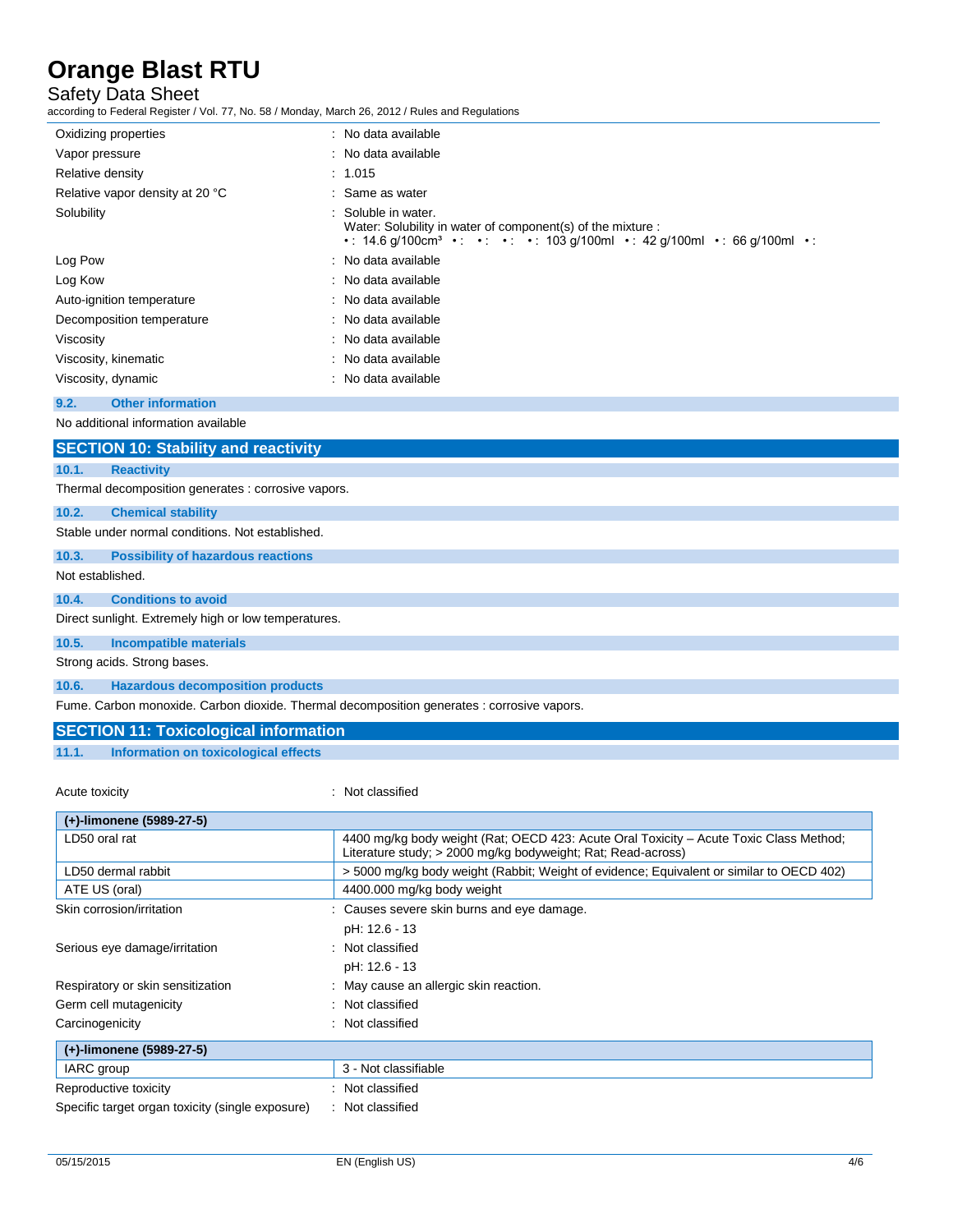### Safety Data Sheet

according to Federal Register / Vol. 77, No. 58 / Monday, March 26, 2012 / Rules and Regulations

| Specific target organ toxicity (repeated<br>exposure)  | : Not classified                                                    |
|--------------------------------------------------------|---------------------------------------------------------------------|
| Aspiration hazard                                      | : Not classified                                                    |
| Potential Adverse human health effects and<br>symptoms | : Based on available data, the classification criteria are not met. |
| Symptoms/injuries after inhalation                     | : May cause an allergic skin reaction.                              |

### **SECTION 12: Ecological information**

### **12.1. Toxicity**

| (+)-limonene (5989-27-5) |                                               |
|--------------------------|-----------------------------------------------|
| LC50 fish 1              | 720 µg/l (96 h; Pimephales promelas; Lethal)  |
| EC50 Daphnia 1           | 0.36 mg/l (48 h; Daphnia magna; GLP)          |
| LC50 fish 2              | 702 µg/l (96 h; Pimephales promelas)          |
| Threshold limit algae 1  | 150 mg/l (72 h; Desmodesmus subspicatus; GLP) |
| Threshold limit algae 2  | 2.62 mg/l (72 h; Desmodesmus subspicatus)     |
|                          |                                               |

### **12.2. Persistence and degradability**

| <b>Orange Blast RTU</b>       |                                                                                    |
|-------------------------------|------------------------------------------------------------------------------------|
| Persistence and degradability | Not established.                                                                   |
| (+)-limonene (5989-27-5)      |                                                                                    |
| Persistence and degradability | Readily biodegradable in water. Forming sediments in water. Adsorbs into the soil. |
| <b>ThOD</b>                   | 3.29 g $O_2$ /g substance                                                          |

### **12.3. Bioaccumulative potential**

| <b>Orange Blast RTU</b>                            |                                                                                                              |
|----------------------------------------------------|--------------------------------------------------------------------------------------------------------------|
| Bioaccumulative potential                          | Not established.                                                                                             |
| (+)-limonene (5989-27-5)                           |                                                                                                              |
| BCF fish 1                                         | 864.8 - 1022 (Pisces; Fresh weight)                                                                          |
| Log Pow                                            | 4.38 (Experimental value; OECD 117: Partition Coefficient (n-octanol/water), HPLC method;<br>$37^{\circ}$ C) |
| Bioaccumulative potential                          | Potential for bioaccumulation (4 $\geq$ Log Kow $\leq$ 5).                                                   |
| $\overline{AB}$<br><b>INVESTIGATION</b> CONTINUES. |                                                                                                              |

### **12.4. Mobility in soil**

No additional information available

| 12.5.<br><b>Other adverse effects</b>      |                                                                                                                                                                                  |  |  |
|--------------------------------------------|----------------------------------------------------------------------------------------------------------------------------------------------------------------------------------|--|--|
| Effect on the global warming               | : No known ecological damage caused by this product.                                                                                                                             |  |  |
| Other information                          | : Avoid release to the environment.                                                                                                                                              |  |  |
| <b>SECTION 13: Disposal considerations</b> |                                                                                                                                                                                  |  |  |
| 13.1.<br><b>Waste treatment methods</b>    |                                                                                                                                                                                  |  |  |
| Waste disposal recommendations             | : Dispose in a safe manner in accordance with local/national regulations. Dispose of<br>contents/container in accordance with local/regional/national/international regulations. |  |  |
| Ecology - waste materials                  | : Avoid release to the environment.                                                                                                                                              |  |  |

| <b>SECTION 14: Transport information</b>  |                                           |  |
|-------------------------------------------|-------------------------------------------|--|
| <b>Department of Transportation (DOT)</b> |                                           |  |
| In accordance with DOT                    |                                           |  |
| Not regulated for transport               |                                           |  |
| <b>Additional information</b>             |                                           |  |
| Other information                         | : No supplementary information available. |  |
|                                           |                                           |  |
|                                           |                                           |  |

### **ADR**

No additional information available